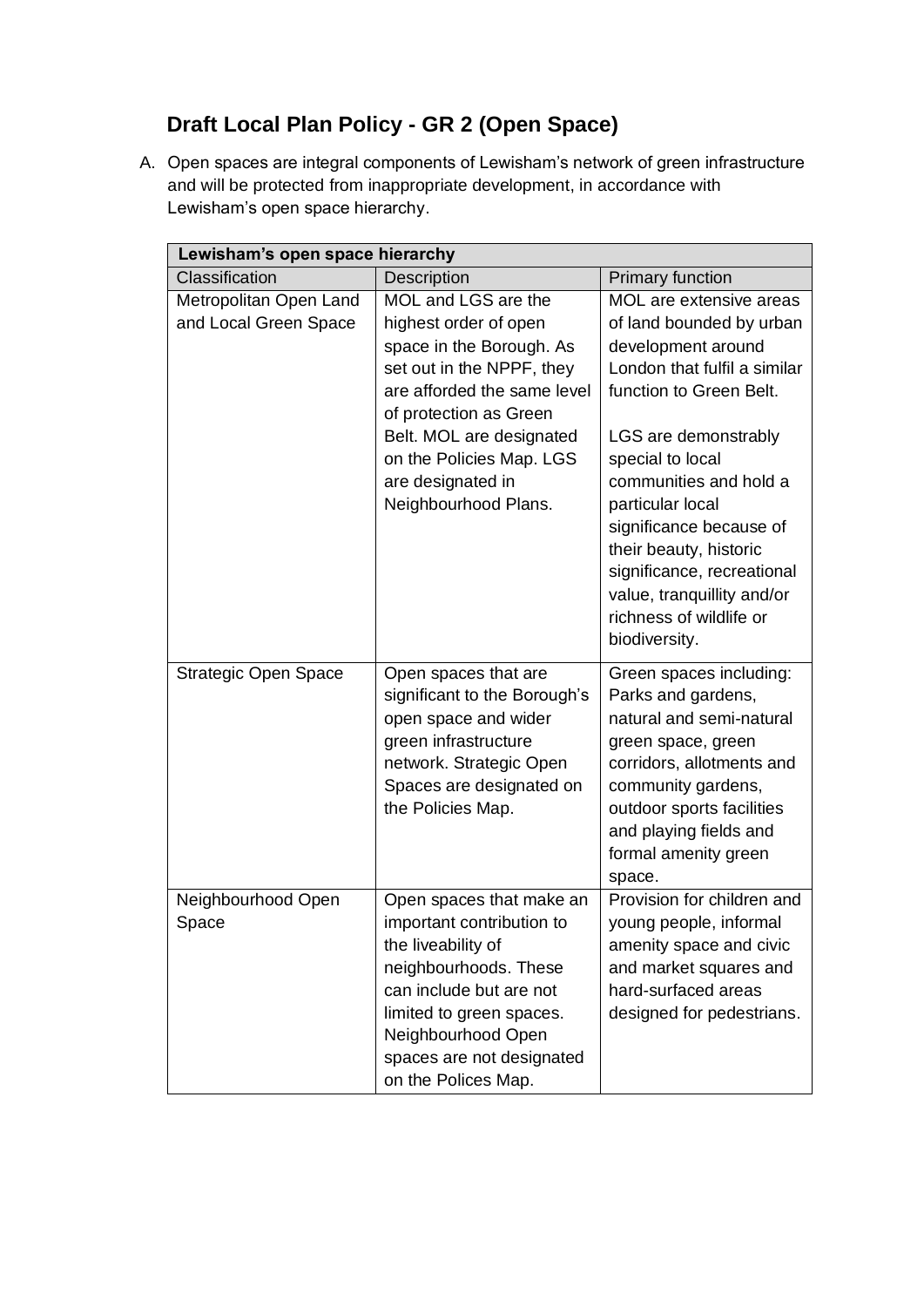## **Designated Open Space**

- B. Metropolitan Open Land is afforded the same status and level protection as Green Belt. Development proposals on MOL will be considered in accordance with the London Plan and national planning policy tests that apply to the Green Belt.
- C. Development proposals involving the loss of Strategic Open Space will be strongly resisted and only permitted in the following exceptional circumstances:
	- a. Replacement provision of at least an equivalent amount (i.e. no net loss) and better quality will be provided. The replacement provision must:
		- i. Be located within the Borough and in reasonable proximity to the existing open space, with equivalent or better access by walking, cycling and public transport;
		- ii. Not result in an increase in public open space deficiency;
		- iii. Be publicly accessible;
	- b. The development will provide a wider public benefit which clearly outweighs the loss of the existing open space;
	- c. There will be no adverse impact on biodiversity, with reference to Policy GR3 (Biodiversity and access to nature);
	- d. Suitable replacement provision will be made for outdoor sports facilities or playing fields, with reference to London Plan policy S5 (Sports and recreation facilities) as well as allotments and community gardens where appropriate; and
	- e. Where the development involves part of an area of open space the quality of any remaining open space will not be eroded by the development.
- D. Where development proposals satisfy the requirements of GR3.C above, the full quantity of replacement open space must be secured prior to the commencement of the development. Planning conditions or legal agreements will be used to ensure the open space is appropriately secured.
- E. Neighbourhood forums are encouraged to undertake detailed assessments to identify appropriate sites to designate as Local Green Space in neighbourhood development plans.

## **Neighbourhood Open Space**

- F. Development proposals involving the reconfiguration of Neighbourhood Open Space will only be supported where:
	- a. There is no net loss of open space, including play space, and net gains are achieved wherever possible;
	- b. There will be demonstrable improvements in the quality of open space and public access to it;
	- c. There is no detrimental impact on the environmental function of the open space, including support for nature conservation;
	- d. The reconfiguration is delivered through comprehensive development, in line with a site wide masterplan, and will ensure a viable future for the open space.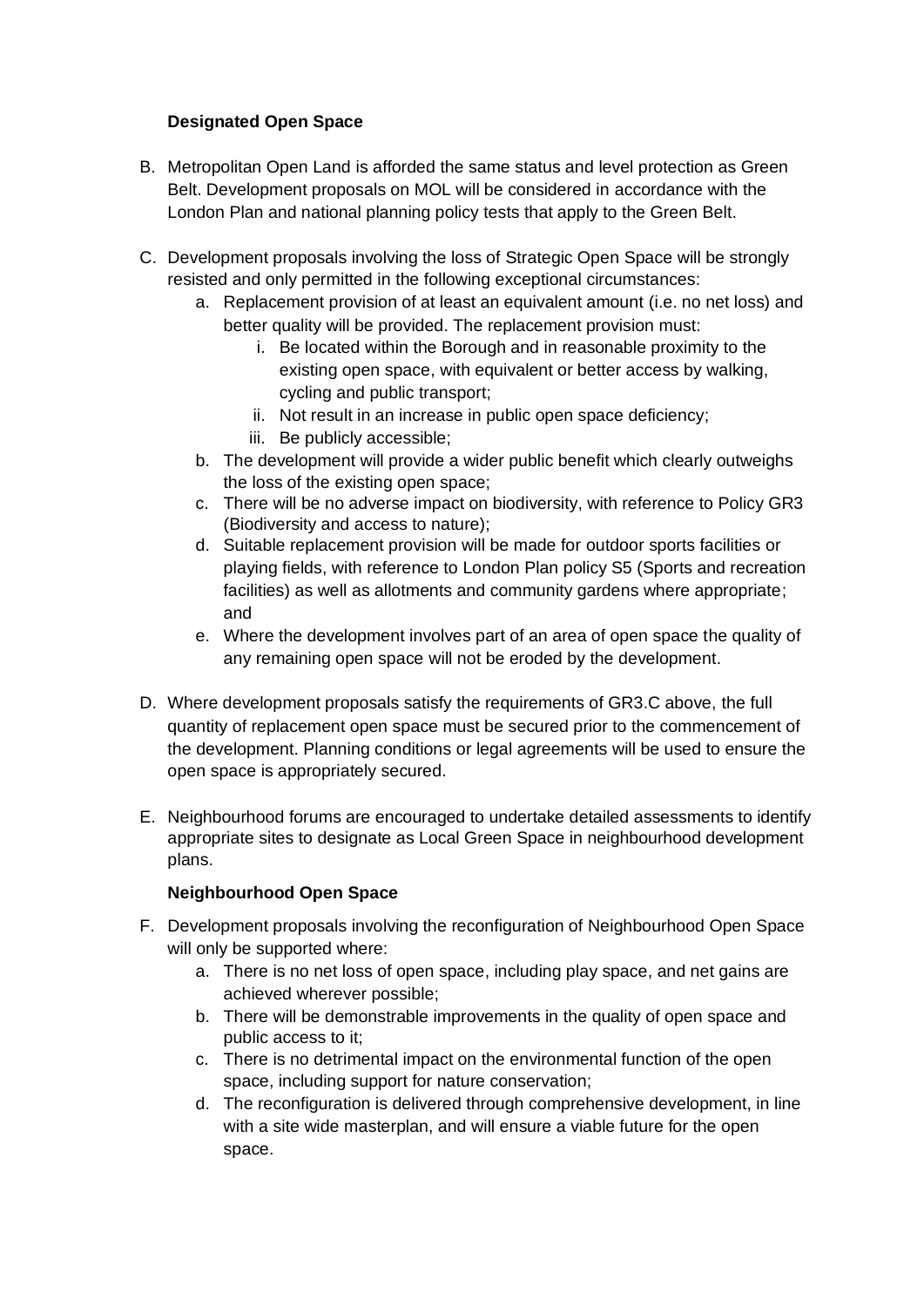- G. Development proposals resulting in the net loss of Neighbourhood Open Space will be only be permitted where it is demonstrated that:
	- a. The development will provide a wider public benefit which clearly outweighs the loss of the open space;
	- b. The development cannot feasibly be delivered without the loss of part or all of the open space;
	- c. A design options appraisal has been used to ensure the minimal amount of open space will be lost and that any remaining open space is of a higher quality, with greater multifunctional use (for example play space, habitat creation or climate change adaptation measures);
	- d. There will be improvements to the quality of the remaining open space; and
	- e. Appropriate provision is made for existing play space and market space with reference to CI 3 (Play and informal recreation) and EC 20 (Markets).

## **Ancillary uses**

- H. Development proposals for ancillary uses on open space that help to improve the quality of open space and promote access to a wide range of users will be supported where they:
	- a. Are demonstrably ancillary to the use of land as open space;
	- b. Are necessary to facilitate or support the appropriate use of the open space;
	- c. Do not have a detrimental impact on the environmental function of the open space, including support for nature conservation;
	- d. Respond positively to local character, including by maintaining or enhancing the visual quality of the open space and its setting;
	- e. Are of a scale and function that is proportionate to the nature of the open space; and
	- f. Are designed to a high quality standard, are accessible and inclusive to all, and do not detract from the amenity provided by the open space.

## **Enhancing the quality and function of open spaces**

- I. Development proposals should maximise opportunities to introduce new publicly accessible open space, giving priority to green space, as well as improve connections to existing or planned new open space, particularly in areas of public open space deficiency. Major developments must incorporate new publicly accessible open space unless it can be demonstrated that this is not feasible, in which case off-site contributions will be required.
- J. Development proposals located adjacent to open space should respond positively to the character of the open space and seek to protect and enhance the habitat value and visual amenity provided by it.
- K. With reference to GR4 (Lewisham Links), development proposals must maintain and wherever possible enhance access to and connections between the network of open spaces within and outside the borough. Priority should be given to measures that encourage walking and cycling along routes that link open spaces such as the South East London Green Chain Walk, Waterlink Way, the Thames Path and other local elements of the All London Green Grid.